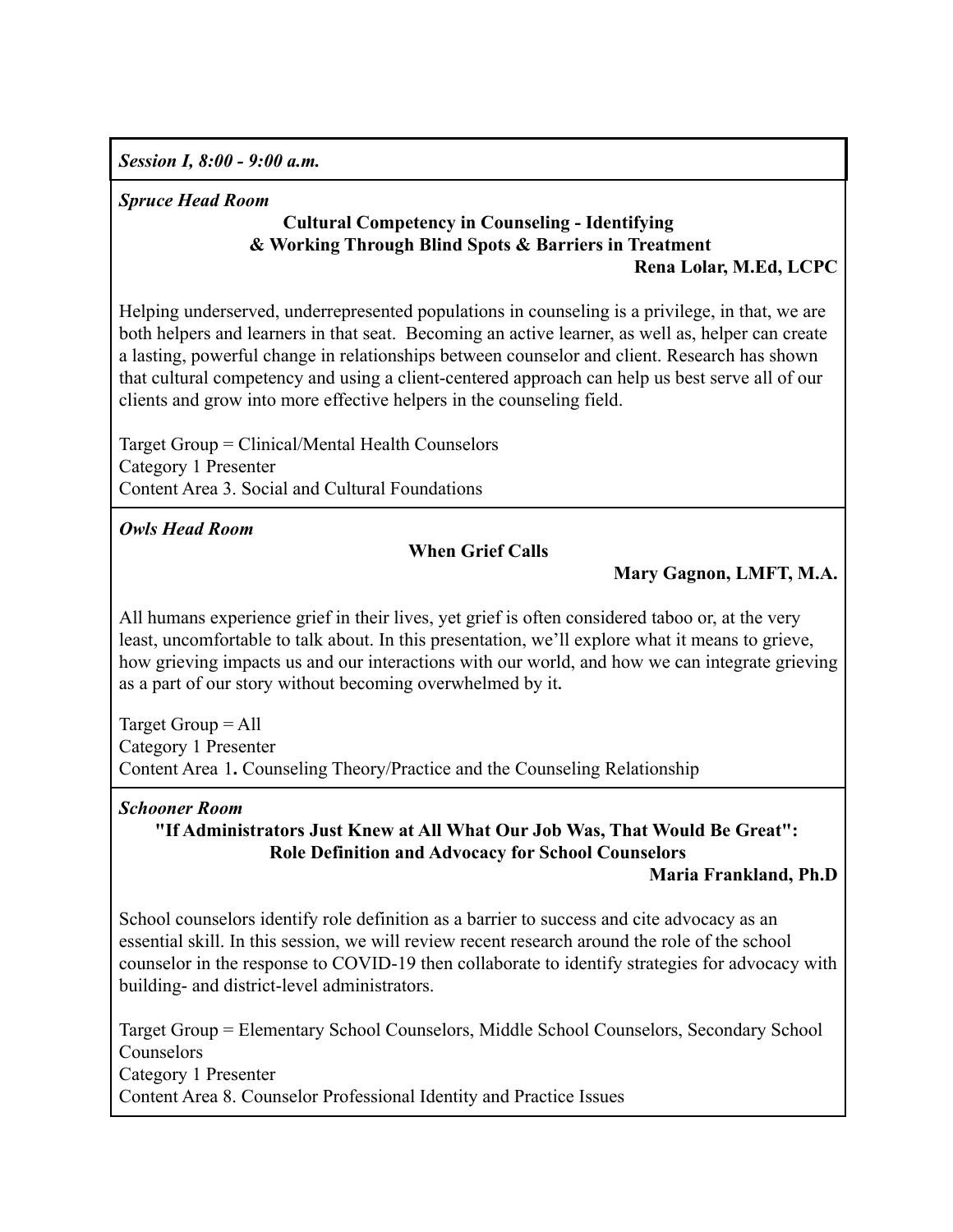# *Camden Room*

# **When Virtual Becomes the Reality - Creating Meaningful Connections Despite a Pandemic**

#### **Nathan Parenteau, M.A.**

In this session, members of the UMA Admissions team will discuss how they have been able to pivot admission communications and create meaningful connections with students, parents, and counselors through a challenging pandemic and a shift in student populations. During this time, the admissions team was able to enhance virtual engagement and diversify their communication strategy to meet all UMA students where they were - regardless of location or demographic.

Target Group = All Category 2 Presenter Content Area 5. Career Development and Counseling

# *Pen Bay Room*

# **The Impact of Physical Activity, Screen-Based Behaviors, and Wellness Among Counselors-in-Training and Professional Counselors**

# **Logan McCarthy, Ph.D, LCPC Dr. Jeffrey McCarthy, Ph.D**

The counselor education field emphasizes the importance of wellness among counselors-in-training and professional counselors. Among the many facets of wellness is one's physical health. Due to the high engagement of screen-based behaviors and limited physical activity in the American population, it is vital counselor educators, supervisors, counseling programs, and professional counselors recognize the impact of these factors. This presentation will highlight current literature and data examining the relationship among physical activity, screen-based behaviors and wellness in counselors-in-training and relate it to current practices for professional counselors.

Target Group = Clinical/Mental Health Counselors, Career Counselors, Elementary School Counselors, Middle School Counselors, Secondary School Counselors Category 1 Presenter Content Area 1. Counseling Theory/Practice and the Counseling Relationship

*Session II, 9:10 - 10:10 a.m.*

*Spruce Head Room*

# **Cultivating Creativity in the Classroom**

# **Deb Thibodeau, M.Ed, CAS Jill Davis,**

In unusual times, we must think outside the box as Counselors to create unique ways to develop Social and Emotional Skills. Our presentation will demonstrate how two different counselors create avenues to develop SEL in garden and green spaces. This program will be a hands-on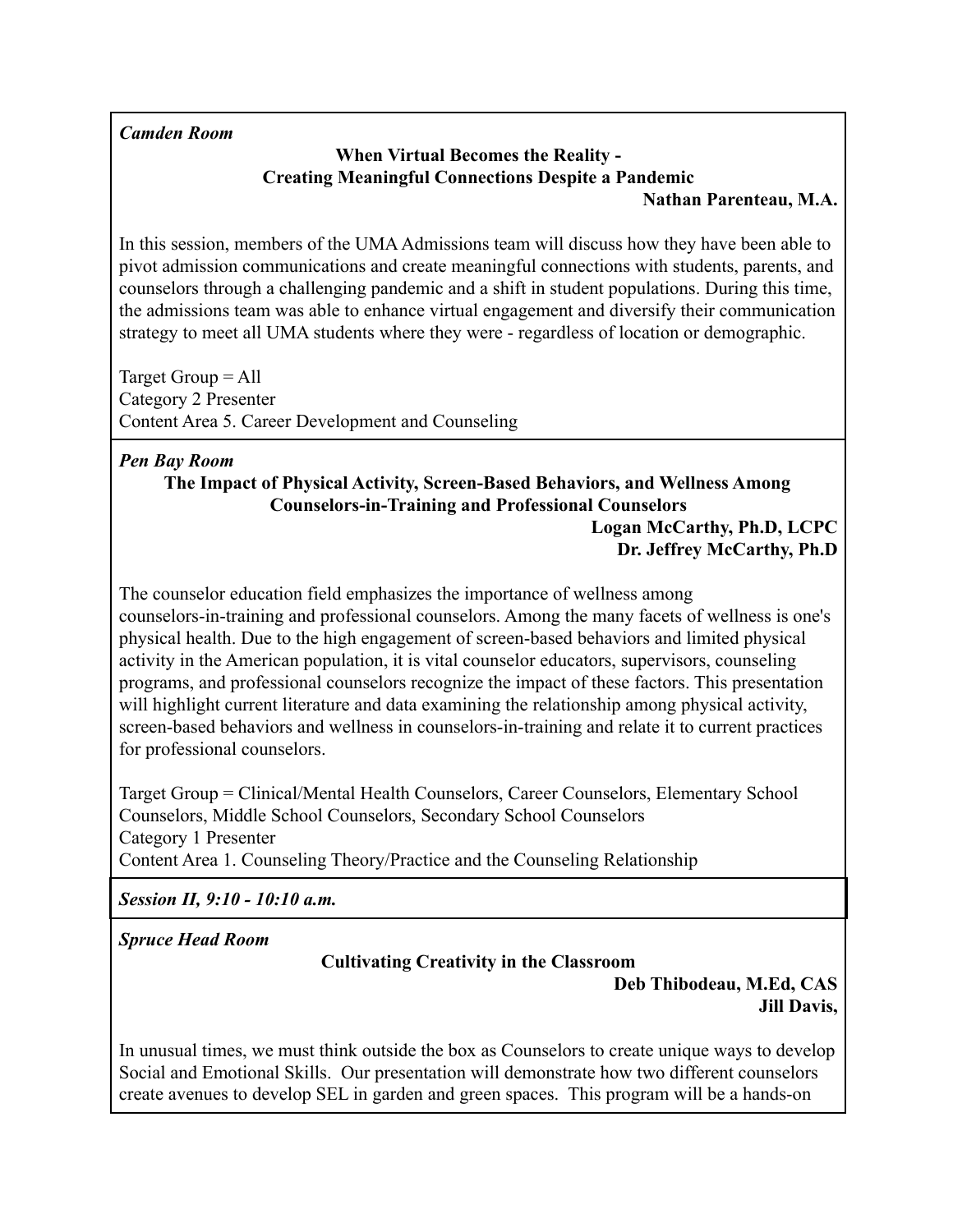experience so you, too, can start a little garden at your school. Presenters will be Deb Thibodeau, So. Bristol School and Jill Davis, Great Salt Bay School.

Target Group = Elementary School Counselors, Middle School Counselors Category 1 Presenter Content Area 1. Counseling Theory/Practice and the Counseling Relationship

#### *Owls Head Room* **Conditions That Influence Home-Based Counselors in the Rural Setting Jonathan Bowen, Ph.D, LCPC**

Research has found that home-based counselors who quit their jobs usually did so within approximately 6 months. My presentation will explore the determining factors that cause some home-based counselors to leave their position within a few months of entering it and others to stay. Related issues that will be examined include having the "right" attitude, abundant paperwork, connection with professional supports, and gender differences.

Target Group = Clinical/Mental Health Counselors Category 1 Presenter Content Area 8. Counselor Professional Identity and Practice Issues

*Schooner Room*

# **Student-Athletes Coping with Transitions**

**Rebecca Edelman, Ph.D, NCC Josh Mangin, M.S**

Through participating in this presentation, attendees will have an interactive opportunity to explore the experiences and specific mental health needs of student-athletes. They will be introduced to The NCAA Mental Health Best Practices as a framework to aid student-athletes in phase of life transitions. Additionally, the main focus of this session will be on how individual counselors can support their clients who identify as athletes and their mental health needs during times of transition.

Target Group = Secondary School Counselors, Admissions Counselors Category 1 Presenters Content Area 9. Wellness and Prevention

*Camden Room*

# **Update From FAME and the World of Financial Aid**

# **Mila Tappan, B.A.**

I get it! Financial aid might not be the most exciting topic you have to choose from during this time block. But, I promise to make the session as beneficial as possible, as well as relaxed and fun. Join Mila Tappan to learn the current status of all things financial aid related, as well as what to expect in the coming year or two. Tools and resources will be shared to make spreading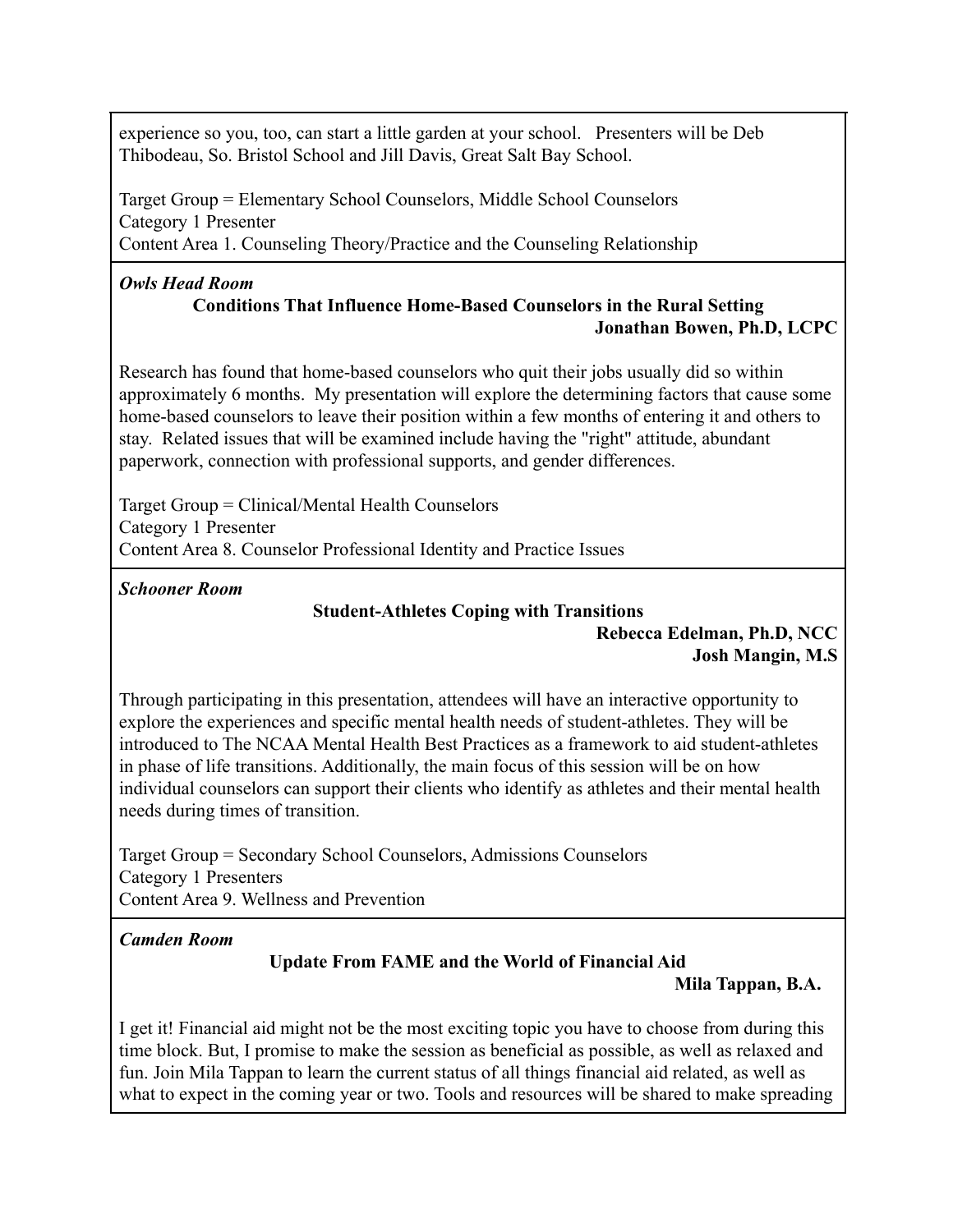the word about financial aid and supporting your students and families as easy as possible. I hope to see you there!

Target Group = Admissions, Secondary School Counselors Category 3 Presenter Content Area 5. Career Development and Counseling

# *Pen Bay Room*

# **Strategies to Provide Quality Mental Health Services to LGBTQ Youth and Families**

# **Susan Campbell, BA-BS**

Are you seeing increased mental health challenges with the LGBTQ+ youth you support? Do you have youth who identify as transgender, gender-expansive, or are questioning their gender identity? If so, this workshop is for you! Join us as we explore the additional layers of mental health challenges when working with this at-risk population including the often-challenging family dynamics and the need for informed strategies to provide quality mental health services and support to these youth.

Target Group = All Category 3 Presenter Content Areas 2. Human Growth and Development and 3 Wellness and Prevention

*Vendor Reception 10:20 - 11:00 a.m. State of Maine Hall*

*Keynote, 11:00 a.m. - 12:00 p.m.*

#### **Julie Colpitts, MSW Building Personal and Professional Resiliency: Trauma Responsive Self Care**

Vicarious stress, absorbed from our students' or clients' painful experiences, has always been a part of our workplaces. That stress is now coupled with our shared experience of pandemic traumatic reality, creating a new intensity absorbed in our bodies, held in our feelings and reflected in our personal and professional lives. Traditional self-care is helpful, but it's not enough.

Sometimes we can feel very much alone in this new reality. Together, today, we explore our shared, brave resolve to help others through this difficult time and the impact on us. We also consider positive, proactive strategies for resiliency drawn from emerging research on successful responses to traumatic stress. Self-Care is not just what we do after work, but how we do the work itself.

Category 1 Presenter Content Areas 8. Counselor Professional Identity and Practice Issues 9. Wellness and Prevention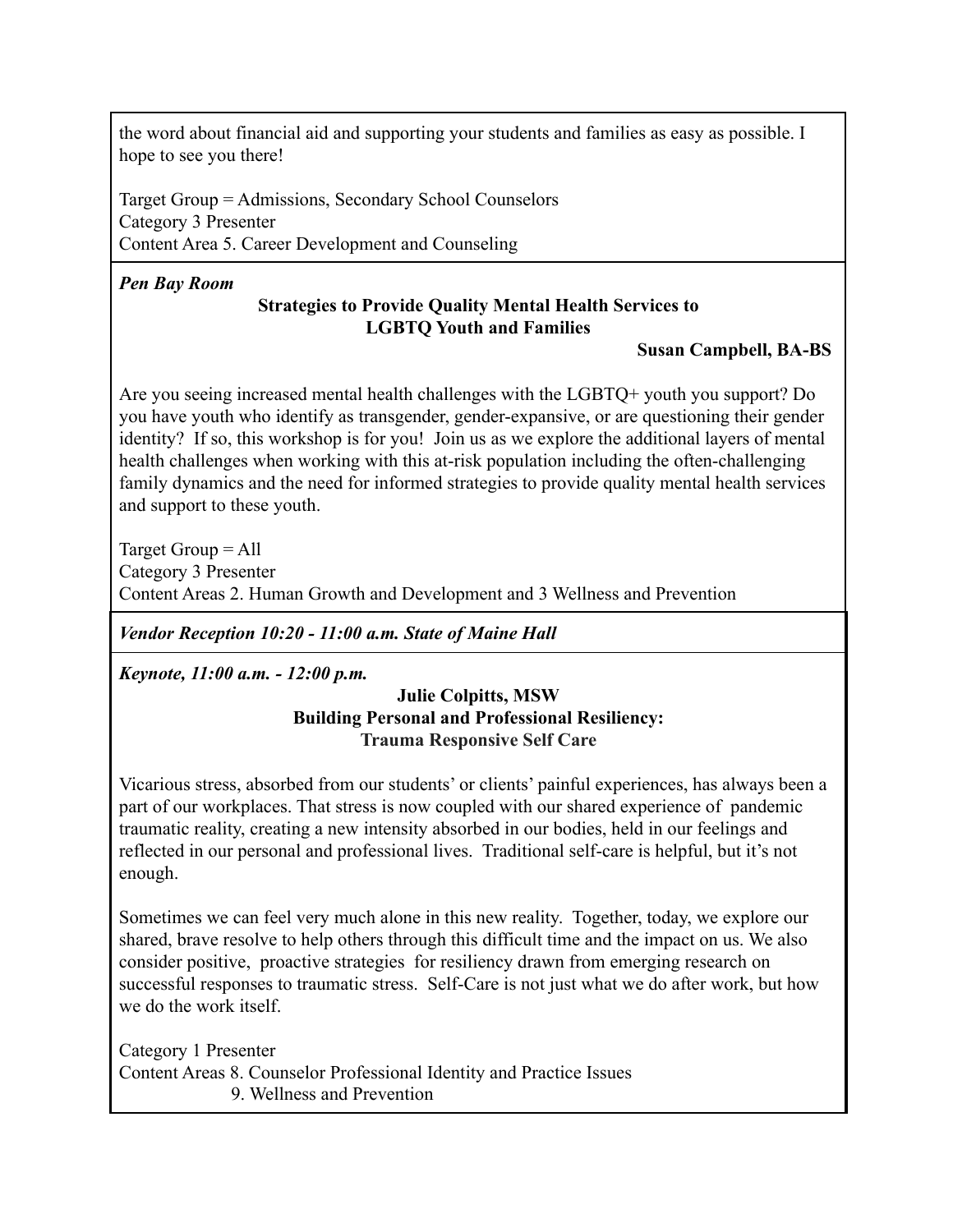*Lunch 12:00 - 1:00 p.m. Grand Ballroom*

*Session III, 1:10 p.m. - 2:10 p.m.*

#### *Spruce Head Room*

# **Building Personal and Professional Resiliency: Trauma Responsive Self Care**

#### **Julie Colpitts, MSW**

In this workshop, we build on concepts introduced in the Keynote address, recognizing our ethical commitment to care; the impact of multiple current stressors on our personal and professional lives; and our wish for a resilient pathway forward. We will sample evidence-based strategies that address trauma's unique impact on our body and mind, including somatic and compassion-based techniques. Our goal is for practitioners to enjoy themselves and each other and leave with a personal menu of resiliency strategies specifically related to traumatic stress that they can actually implement in their busy lives.

Target Group = All Category 1 Presenter Content Areas 8. Counselor Professional Identity and Practice Issues 9. Wellness and Prevention

*Owls Head Room*

# **Credits with a Purpose: Early College in Maine**

#### **Mercedes Pour, Ed.D**

The early college opportunities offered at Maine's public colleges and universities are a critical resource for our high school and CTE students. To maximize the impact of this opportunity we need to ensure student are taking credits with purpose and that we are serving those students who will benefit the most. In this short session we will cover recent changes and equity initiatives in the publicly-funded, Aspirations program. MCCS and UMS together will also outline some of the common areas where students run into trouble with excess, unusable credit in college: transferability, financial aid, and college standing. Participants are encouraged to offer solutions and perspectives from their own schools.

Target = Career Counselors, Secondary School Counselors Category 2 Presenter Content Area 5. Career Development and Counseling

#### *Schooner Room*

# **Tourette Syndrome: How to Support the Client and Family**

**Jeannine Reece, M.Ed**

Tourette Syndrome is much more than swearing! Participants will learn general information about TS and Tic Disorders and their impact on the family and the education of a child. The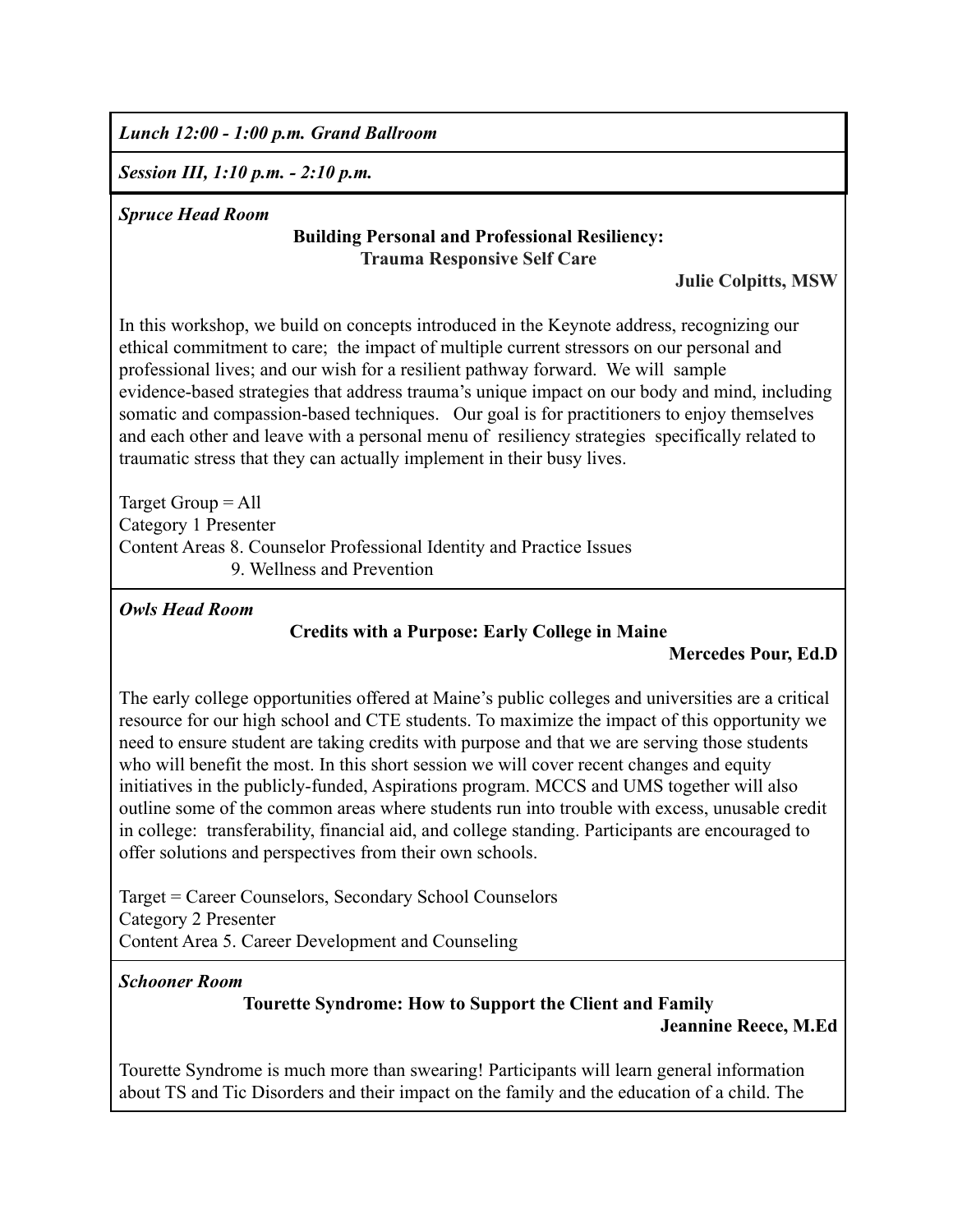session will include tips and strategies to use at home, at school, and in counseling sessions.

 $Target = All$ Category 1 Presenter Content Area 1. Counseling Theory/Practice and the Counseling Relationship

### *Camden Room*

# **The Work-Life Balance Assessment: A New Card Sort Tool for Helping Clients Prioritize Career & Personal Values**

# **Anush Hansen, M.A, M.S.**

In this interactive session, career and mental health counselor Anush Hansen will discuss why and how she developed the Work-Life Balance Assessment card sort, and will offer a demo and strategies for how you can use this tool with your clients to help them prioritize self-care and better work-life balance in these very uncertain times. She will also review some of the benefits of using card-sorts with clients to help them clarify, visualize and vocalize their needs and values.

Target = Clinical/Mental Health Counselors, Career Counselors Category 1 Presenter Content Area 5. Career Development and Counseling

*Pen Bay Room*

#### **Telemental health in 2022: Ethical Considerations for Meeting with Clients Virtually**

**Sarah Fucillo, Ph.D, NCC Rebecca Edelman, Ph.D, NCC A. Marisa Whitsett, M.A., LPC**

In this presentation participants will discuss how our professional ethics intersect with telemental health as a tool to serve clients. There will be interactive opportunities to apply ethical decision making models to navigate ethical challenges of telemental health. The 2014 ACA Code of Ethics will be reviewed and applied to case studies related to the telemental health shift in our profession.

Ethics

Target Group = All Category 1 Presenter Content Areas 1. Counseling Theory/Practice and the Counseling Relationship, 8. Counselor Professional Identity and Practice Issues

*Session IV, 2:20 - 3:20 p.m.*

*Spruce Head Room*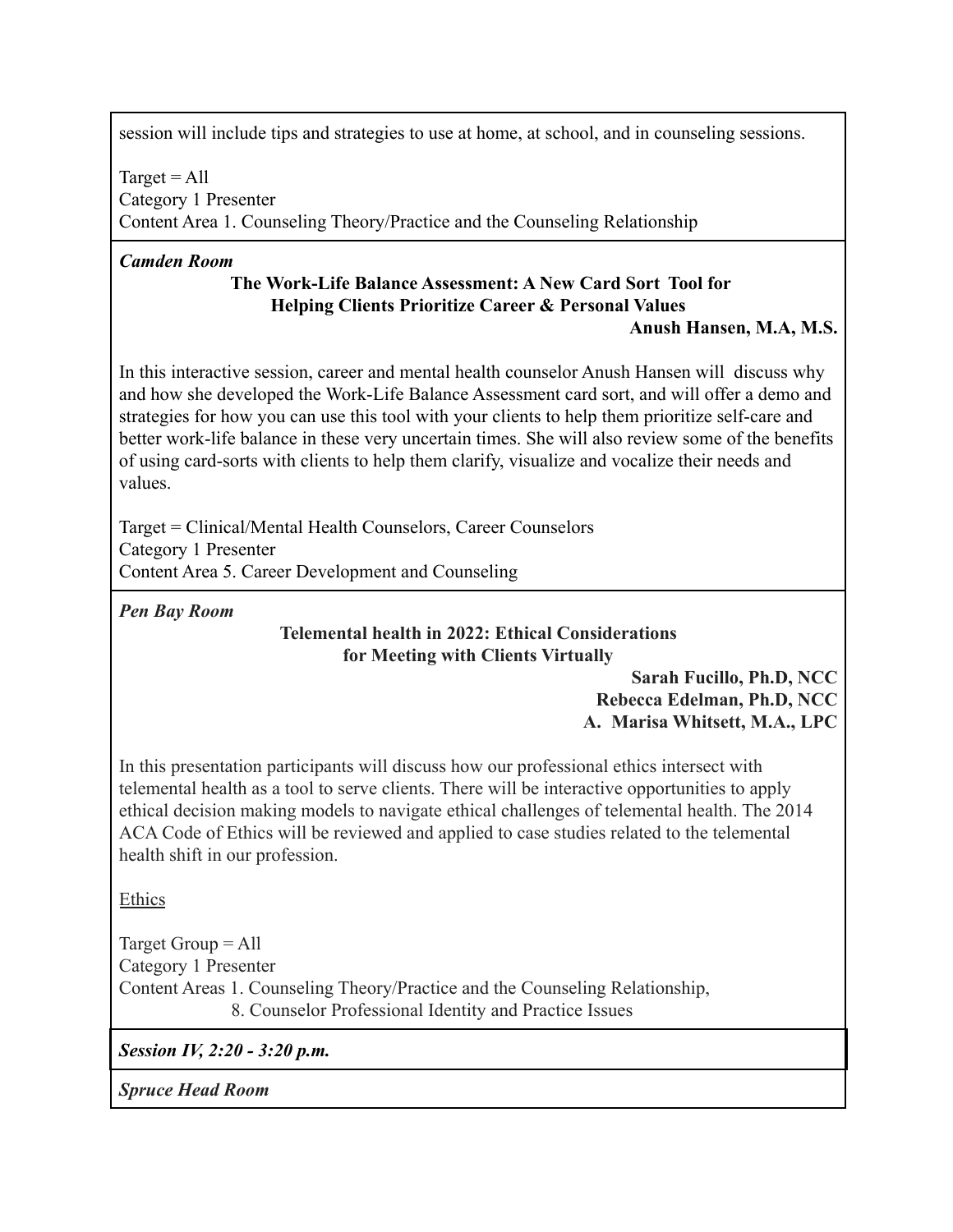# **Yoga, the 12 Steps, and the Practice Bhakti in Recovery John Yasenchak, Ed.D**

All of us, no matter where we practice counseling, know folks who identify as recovering from addiction and other significant challenges. This may include ourselves. So in this workshop, we will look at the relationship between the Twelve Steps and the practice of Bhakti Yoga in counseling. We'll refer to the literature from both movements, discuss application, and together enjoy a simple meditative movement practice that can be used for both yourself and the folks you serve.

Target Group = All Category 1 Presenter Content Area 9. Wellness and Prevention

# *Owls Head Room*

# **Maine Academy of Sciences Threshold Program: Reconnecting Young Adults to Their Education**

#### **Rebecca Dennison, LMSW Emmanuel Pariser, Ph.D**

Participants will learn about our home based education model Threshold, which functions as part of the Maine Academy of Natural Sciences (MeANS). Based on our intention to build strong relationships between teachers and students, Threshold works to address barriers to education, career exploration, family resources, and basic needs by bringing school to students' homes. Our students have been chronically absent, dropped out, or never participated in schooling. Threshold is a resource for schools in Kennebec, Somerset, Waldo and Franklin Counties, and is also interested in helping Districts adopt or adapt the model to meet their needs. Our program director and designer will be joined by current students and a teacher to discuss the program in depth.

Target Group = Admissions, Clinical/Mental Health Counselors, Career Counselors, Middle School Counselors, Secondary School Counselors Category 1 Presenter Content Area 5 Career Development and Counseling

*Schooner Room*

# **Ethical Practice in Challenging Times: Is the Pandemic and Social climate Affecting Your Ethical Practice?**

# **Deborah Drew, Ed.D**

During this session participants will explore ways in which the effects of the COVID-19 pandemic and the current social and political climate may challenge the ethical practice of counseling. Bring your experiences for discussion and examination using the Code of Ethics.

Target Group = All